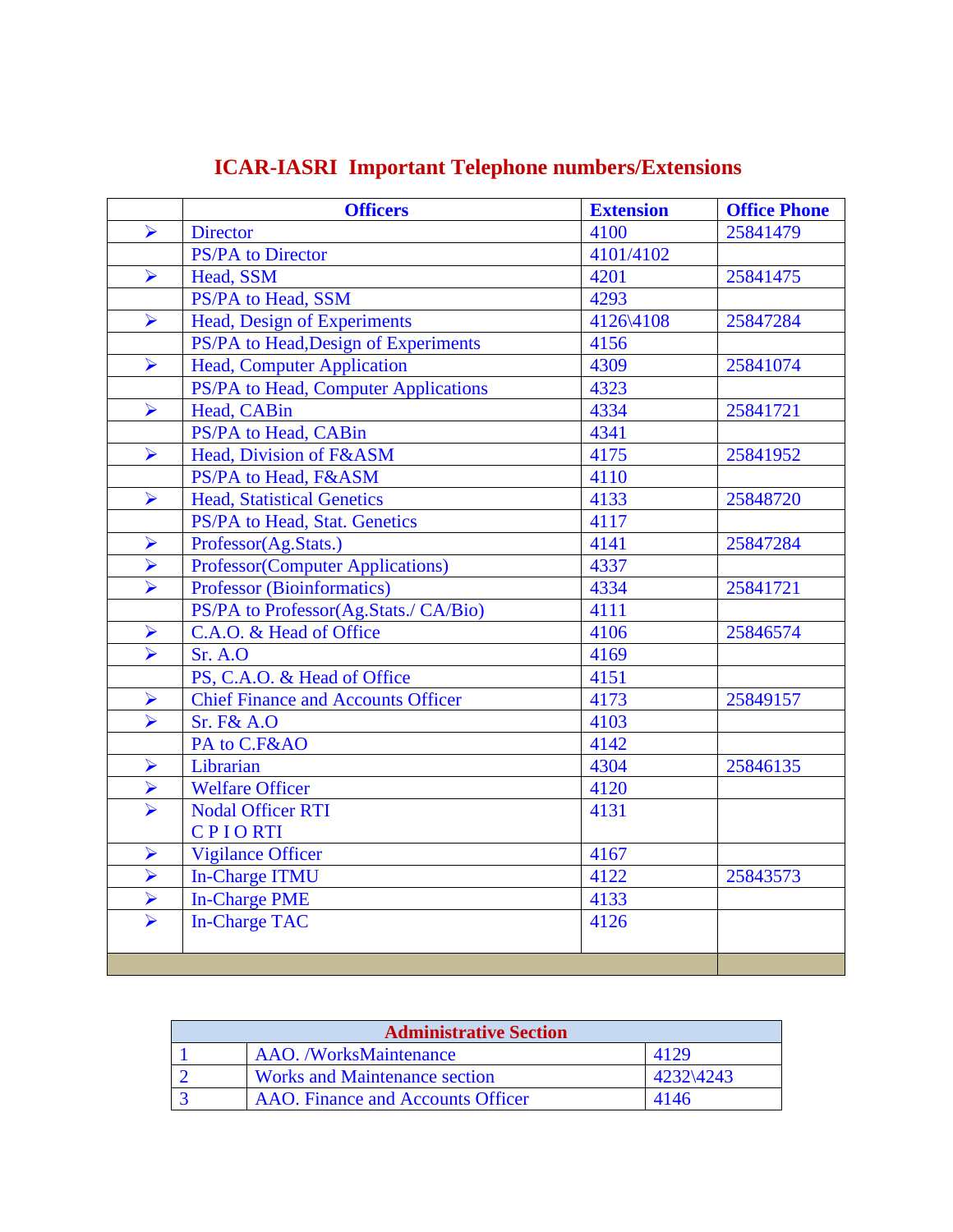| $\overline{\mathcal{A}}$             | AAO/ Admn.I                                   | 4131 |  |
|--------------------------------------|-----------------------------------------------|------|--|
| $\overline{5}$                       | AAO/ Admn.II                                  | 4128 |  |
| 6                                    | <b>AAO/</b> Central Purchase Section          | 4137 |  |
| $\overline{7}$                       | <b>Accounts Section</b>                       | 4147 |  |
| 8                                    | <b>AAO/Recruitment Cell</b>                   | 4254 |  |
| 9                                    | <b>Chief Technical Officer, Works Section</b> | 4134 |  |
| <b>10</b>                            | <b>AAO/</b> Cash Section                      | 4244 |  |
| 11                                   | <b>TAC</b>                                    | 4135 |  |
| 12                                   | <b>Incharge EUM</b>                           | 4326 |  |
| 13                                   | <b>Cash Section</b>                           | 4245 |  |
| 14                                   | Cashier                                       | 4275 |  |
| 15                                   | Incharge/ Hindi Section                       | 4195 |  |
| 16                                   | <b>Hindi Section</b>                          | 4195 |  |
| 17                                   | R & D Section                                 | 4295 |  |
| 18                                   | <b>Store</b>                                  | 4241 |  |
| 19                                   | Caretaker                                     | 4248 |  |
| 20                                   | <b>Vigilance Section</b>                      | 4104 |  |
|                                      | <b>Units/Cells</b>                            |      |  |
| $\mathbf{1}$                         | Training & Administrative Cell                | 4136 |  |
| $\overline{2}$                       | <b>PME Cell</b>                               | 4113 |  |
| <b>Institutes Essential Services</b> |                                               |      |  |
| $\mathbf{1}$                         | <b>Nodal Officer IT</b>                       | 4260 |  |
| $\overline{2}$                       | Electrician                                   | 4222 |  |
| $\overline{3}$                       | Carpenter                                     | 4249 |  |
| $\overline{4}$                       | <b>Electric Sub station</b>                   | 4329 |  |
| 5                                    | T & C Society                                 | 4230 |  |
| 6                                    | Driver's room                                 | 4235 |  |
| 7.                                   | <b>Institute Joint staff Council office</b>   | 4234 |  |
| 8.                                   | <b>WIPRO</b> staff                            | 4354 |  |
|                                      | <b>Guest House/Hostel</b>                     |      |  |
| $\mathbf{1}$                         | <b>International Training Hostel</b>          | 4300 |  |
| $\overline{2}$                       | <b>Panse Guest House</b>                      | 4301 |  |
| $\overline{3}$                       | <b>Sukhatme Hostel</b>                        | 4239 |  |
|                                      | <b>Reception/Security</b>                     |      |  |
| $\mathbf{1}$                         | <b>Main Gate</b>                              | 4296 |  |
| $\overline{2}$                       | <b>Computer Building</b>                      | 4308 |  |
| $\overline{3}$ .                     | <b>CABin</b>                                  | 4341 |  |
| 4.                                   | Training & Administrative Block               | 4198 |  |
|                                      | <b>Laboratory</b>                             |      |  |
| $\mathbf{1}$                         | Design of Experiments                         | 4155 |  |
| $\overline{2}$                       | <b>Sample Survey</b>                          | 4288 |  |
| $\overline{3}$                       | <b>Statistical Genetics</b>                   | 4162 |  |
| $\overline{4}$                       | Forecasting & Agril. Systems Modeling         | 4165 |  |
| 5                                    | <b>Centre for Agricultural Bioinformatics</b> | 4135 |  |
| 6                                    | <b>SSC for NARS</b>                           | 4132 |  |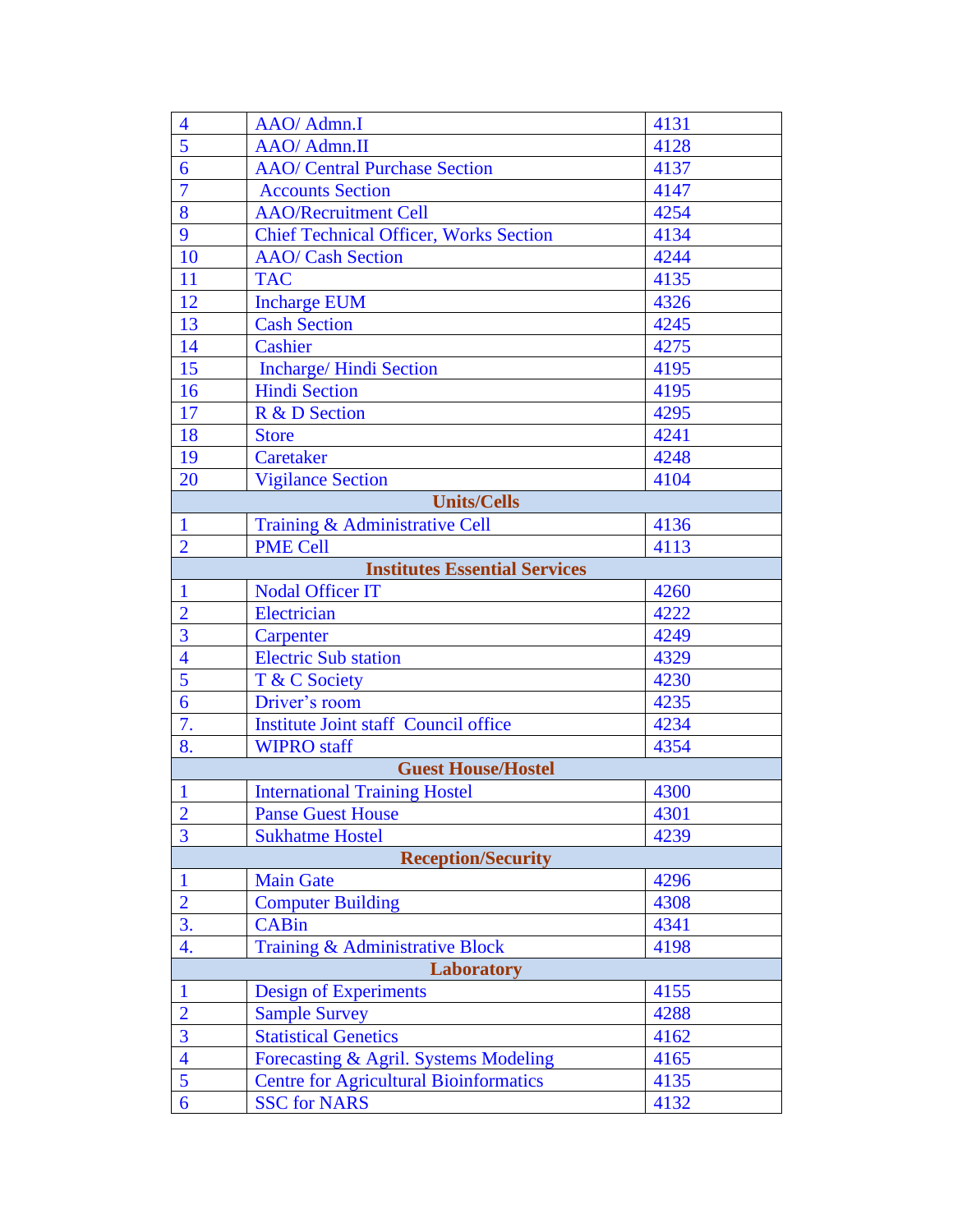| <b>CAS/Students</b>          | 4136 |
|------------------------------|------|
| <b>Library Visitors</b>      |      |
| <b>National Fellow Staff</b> | 4294 |

## **जिस समय जिस काम के जिए प्रजिज्ञा करो, ठीक उसी समय पर उसे करना चाजिए, निीीं िो िोगो का जिश्वास उठ िायेगा । स्वामी जििेकानन्द**

|             | <b>Other Essential Services</b>          |                              |  |  |  |  |
|-------------|------------------------------------------|------------------------------|--|--|--|--|
|             | <b>Police Station, Inderpuri</b>         | 25832201                     |  |  |  |  |
|             | Canara Bank, e - Syndicate Bank, IASRI   | 25848788, 25847121 Ext.4149  |  |  |  |  |
|             | Post Office, IARI, New Delhi             | 25849036                     |  |  |  |  |
| 4.          | ICAR, Krishi Bhawan, New Delhi           | 23388991-9                   |  |  |  |  |
| 5.          | <b>ASRB, Pusa, New Delhi</b>             | 2584650, 25846185, 25846311  |  |  |  |  |
| 6.          | Krishi Amusandha Bhawan, Pusa, New Delhi | 25841993, 25841960, 25842906 |  |  |  |  |
|             | Ambulance                                | 102                          |  |  |  |  |
| 8.          | <b>Police Assistance</b>                 | 100                          |  |  |  |  |
| $\mathbf Q$ | Fire                                     | 101                          |  |  |  |  |

\*\*\*\*\*\*\*\*\*\*\*\*\*\*\*\*\*\*\*\*\*\*

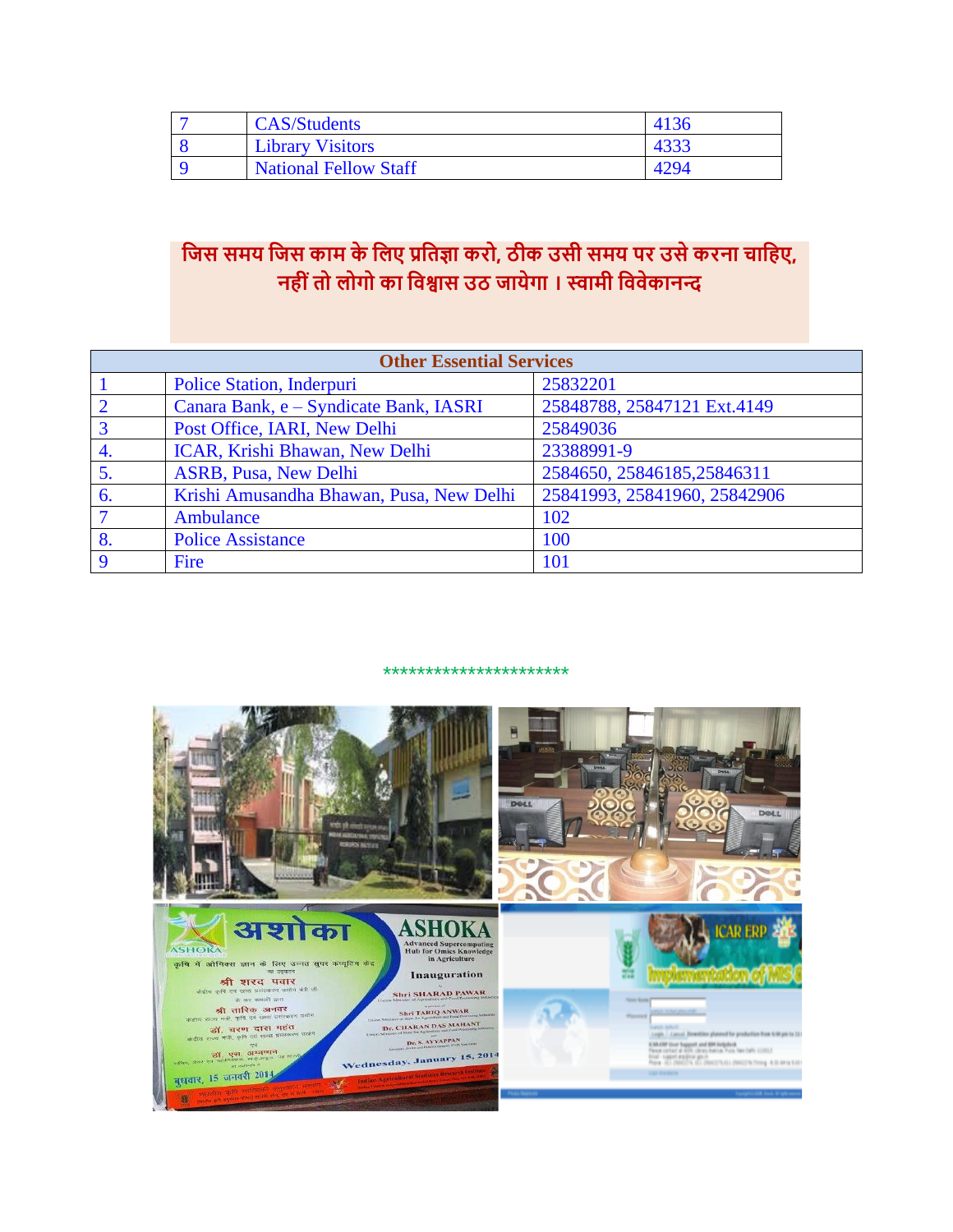**िीिन में "िकिीफ" उसी को आिी िै, िो िमेशा "जिम्मेदारी" उठाने को िैयार रििे िै,** और जिम्मेदारी लेने वाले कभी हारते नहीं, या तो "जीतते" है या फिर "सीखते है "

| EPABX NO. 25847122,25841254,25846680 & 25843953 |                     |           |               |  |
|-------------------------------------------------|---------------------|-----------|---------------|--|
| <b>Name</b>                                     | <b>Designation</b>  | Extn.     | <b>Mobile</b> |  |
| <b>AJIT</b>                                     | PRINCIPAL SCIENTIST |           |               |  |
| अजीत                                            |                     | 4133      | 8826061015    |  |
|                                                 |                     |           | 8295000194    |  |
| <b>ABISHEK SHIVASTVA</b>                        | <b>CAO</b>          | 4106      |               |  |
| <b>ACHAL LAMA</b>                               | <b>SCIENTIST</b>    |           |               |  |
|                                                 |                     | 4144      | 7827691202    |  |
| <b>ALKA ARORA</b>                               |                     |           |               |  |
| अलका अरोडा                                      | PRINCIPAL SCIENTIST | 4325      | 9811038150    |  |
| <b>ALKA NAYYAR</b>                              |                     |           |               |  |
| अलका नायर                                       | P.A                 | 4294      | 9268328944    |  |
| <b>AMRIT KUMAR PAUL</b>                         |                     |           |               |  |
| अमृत कुमार पाल                                  | PRINCIPAL SCIENTIST | 4167      | 9818018731    |  |
| <b>ANIL KUMAR</b>                               |                     |           |               |  |
| अनिल कुमार                                      | PRINCIPAL SCIENTIST | 4108      | 9868891600    |  |
| <b>ANIL KUMAR</b>                               |                     |           |               |  |
| अनिल कुमार                                      | <b>CTO</b>          | 4113      | 9968276706    |  |
|                                                 |                     |           |               |  |
| <b>ANAND SHARMA</b>                             | <b>SSS</b>          | 4245      |               |  |
| <b>ANIL RAI</b>                                 |                     |           |               |  |
| अनिल राय                                        | <b>HEAD</b>         | 4334      | 9868500341    |  |
| <b>ANINDITA DATA</b>                            |                     |           |               |  |
| आनंदिता दता                                     | <b>SCIENTIST</b>    | 4159      | 9013593351    |  |
| <b>ANISH WADHWA</b>                             |                     |           |               |  |
| अनिश वाधवा                                      | <b>ASSISTANT</b>    | 4243/4232 |               |  |
| <b>ANKUR BISWAS</b>                             |                     |           |               |  |
| अंकुर विशवास                                    | <b>SCIENTIST</b>    | 4276      | 9968000281    |  |
| <b>ANSHU BHARADWAJ</b>                          | PRINCIPAL SCIENTIST |           |               |  |
| अंशू भारद्वाज                                   |                     | 4356      | 8826378740    |  |
| <b>ANU SHARMA</b>                               |                     |           |               |  |
| अनु शर्मा                                       | <b>SCIENTIST</b>    | 4311      | 9873411737    |  |
| <b>ARPAN BHOWMIK</b>                            |                     |           |               |  |
| अर्पण भौमिक                                     | <b>SCIENTIST</b>    | 4140      | 9968700360    |  |
|                                                 |                     |           |               |  |
| <b>ASHWANI KUMAR</b>                            | <b>SSS</b>          | 4128      |               |  |
| <b>ASHRAFUL HAQUE</b>                           |                     |           |               |  |
|                                                 | <b>SCIENTIST</b>    | 4357      | 8744070536    |  |
| <b>ASHOK KUMAR</b>                              | <b>SSS</b>          | 4243      | 9899504165    |  |

## **4232 दे ।**

**नोट: एक्सटेंशन या मोबाइि नम्बर या टेिीफोन नम्बर, पररिितन की सूचना रखरखाि अनुभाग को 9 /**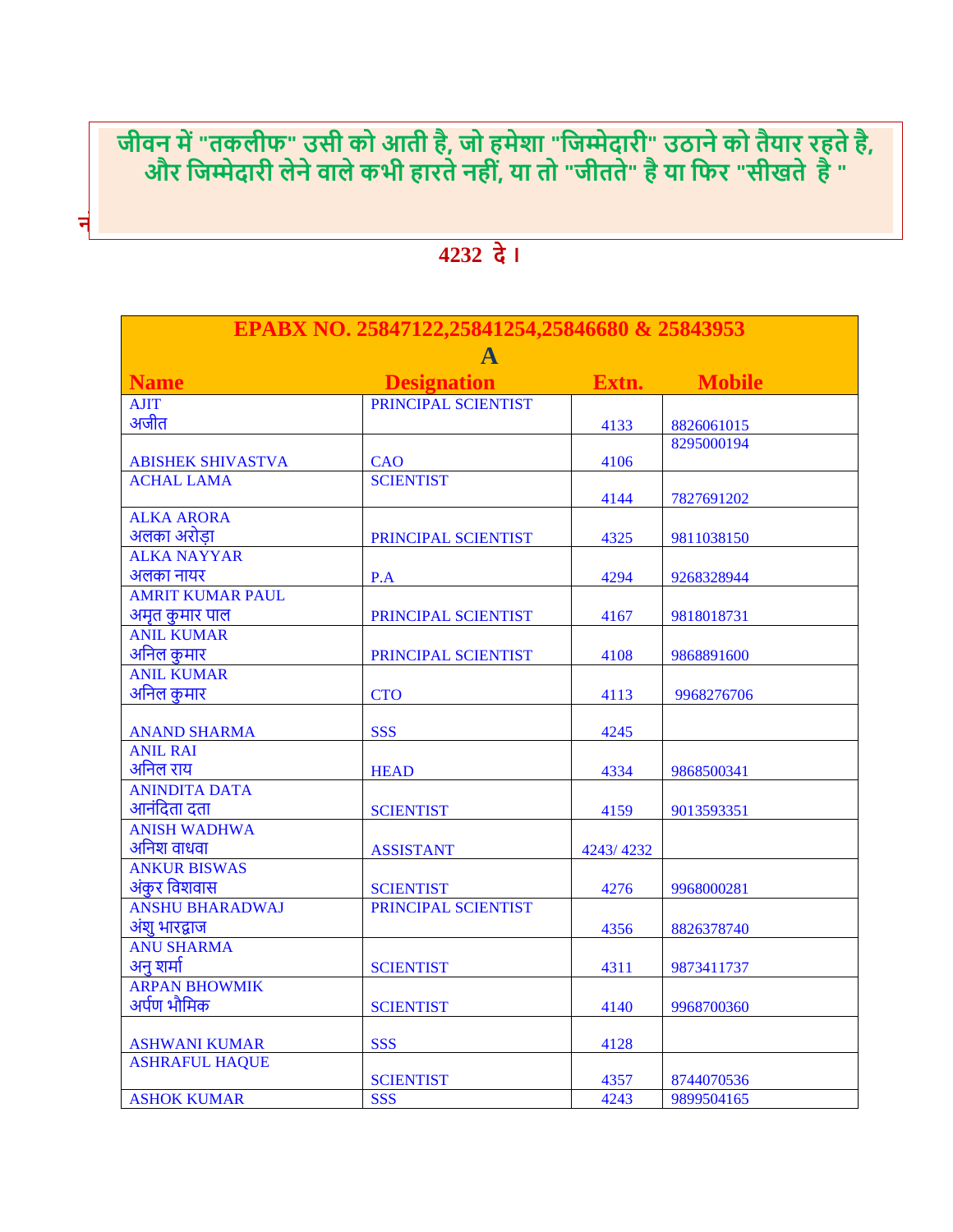|                                                 | $\bf{B}$                  |                |            |  |  |
|-------------------------------------------------|---------------------------|----------------|------------|--|--|
| <b>BAIDYA NATH MANDAL</b>                       |                           |                |            |  |  |
| बैद्य नाथ मंडल                                  | <b>Sr.SCIENTIST</b>       | 4123           |            |  |  |
|                                                 |                           |                |            |  |  |
| <b>BALVEER SINGH GAUR</b><br><b>BHOOP SINGH</b> | <b>SSS</b>                | 4267           | 8963003351 |  |  |
| भूप सिंह                                        | <b>SSS</b>                | 4245           | 9958746573 |  |  |
|                                                 |                           | EXT. NO.       |            |  |  |
| <b>BHARTI</b>                                   |                           | <b>IS NOT</b>  |            |  |  |
|                                                 | <b>SCIENTIST</b>          | <b>ALLOTED</b> | 9817757848 |  |  |
|                                                 |                           | EXT. NO.       |            |  |  |
|                                                 |                           | <b>IS NOT</b>  |            |  |  |
| <b>BHARTI PANDAY</b>                            | <b>SCIENTIST</b>          | <b>ALLOTED</b> | 9560421766 |  |  |
| <b>BISHAL GURUNG</b>                            |                           |                |            |  |  |
| बिशाल गुरंग                                     | <b>SCIENTIST</b>          | 4144           | 9312314899 |  |  |
| <b>B R MODAK</b>                                | <b>ACTO</b><br><b>SSS</b> | 4138           | 9435595579 |  |  |
| <b>BUDH RAM</b>                                 |                           | 4174           |            |  |  |
|                                                 | C                         |                |            |  |  |
| <b>CHANDAN KUMAR DEB</b>                        |                           |                |            |  |  |
|                                                 | <b>SCIENTIST</b>          | 4357           | 9990914295 |  |  |
| <b>CHANDERKALA BOKOLIA</b>                      | <b>AAO</b>                | 4254           | 9968246228 |  |  |
| चंद्रकला बाकोलिया                               |                           |                |            |  |  |
| <b>CHATTU SHAH</b>                              | <b>SSS</b>                | 4102           |            |  |  |
| छट्र शाह                                        |                           |                |            |  |  |
| <b>CINI VARGHESE</b><br>सिनी वर्गीस             |                           |                |            |  |  |
|                                                 | PRINCIPAL SCIENTIST       | 4180           | 8826311399 |  |  |
|                                                 | D                         |                |            |  |  |
| <b>D.C. MISHRA</b>                              |                           |                |            |  |  |
| डी.सी. मिश्रा                                   | <b>SCIENTIST</b>          | 4314           | 8750429203 |  |  |
|                                                 |                           |                | 8527604210 |  |  |
| <b>DAISY KUMARI</b><br><b>DHARMENDER TANWAR</b> | <b>LDC</b>                | 4128           |            |  |  |
| धर्मेन्द्र तंवर                                 | <b>UDC</b>                | 4241           | 9278079068 |  |  |
| DILIP G. KHAPEKAR                               |                           |                |            |  |  |
| दिलीप जी. खापेकर                                | <b>AAO</b>                | 4128           | 9582365675 |  |  |
| <b>DIWAN SINGH RAWAT</b>                        |                           |                |            |  |  |
| दीवान सिंह रावत                                 | <b>COUPEN CLERK</b>       | 4295           | 9582282545 |  |  |
| <b>DEEPAK SINGH</b>                             |                           |                |            |  |  |
| दीपक सिंह                                       | <b>SCIENTIST</b>          | 4290           | 7275499219 |  |  |
| <b>DEVENDRA KUMAR</b>                           |                           |                |            |  |  |
| देवेन्द्र कुमार                                 | <b>CTO</b>                | 4152           | 9868741235 |  |  |
| <b>DINESH KUMAR</b>                             |                           |                |            |  |  |
| दिनेश कुमार                                     | PRINCIPAL SCIENTIST       | 4347           | 8373926300 |  |  |
| <b>DINESH KUMAR RAY</b>                         |                           |                |            |  |  |
| दिनेश कुमार राय                                 | <b>SENIOR TECHNICIAN</b>  | 4333           | 8287235225 |  |  |
| /F/G                                            |                           |                |            |  |  |
| <b>FABIAN MINZ</b>                              |                           |                |            |  |  |
| फेबियन मिंज                                     | <b>ASSISTANT</b>          | 4241           | 9899501130 |  |  |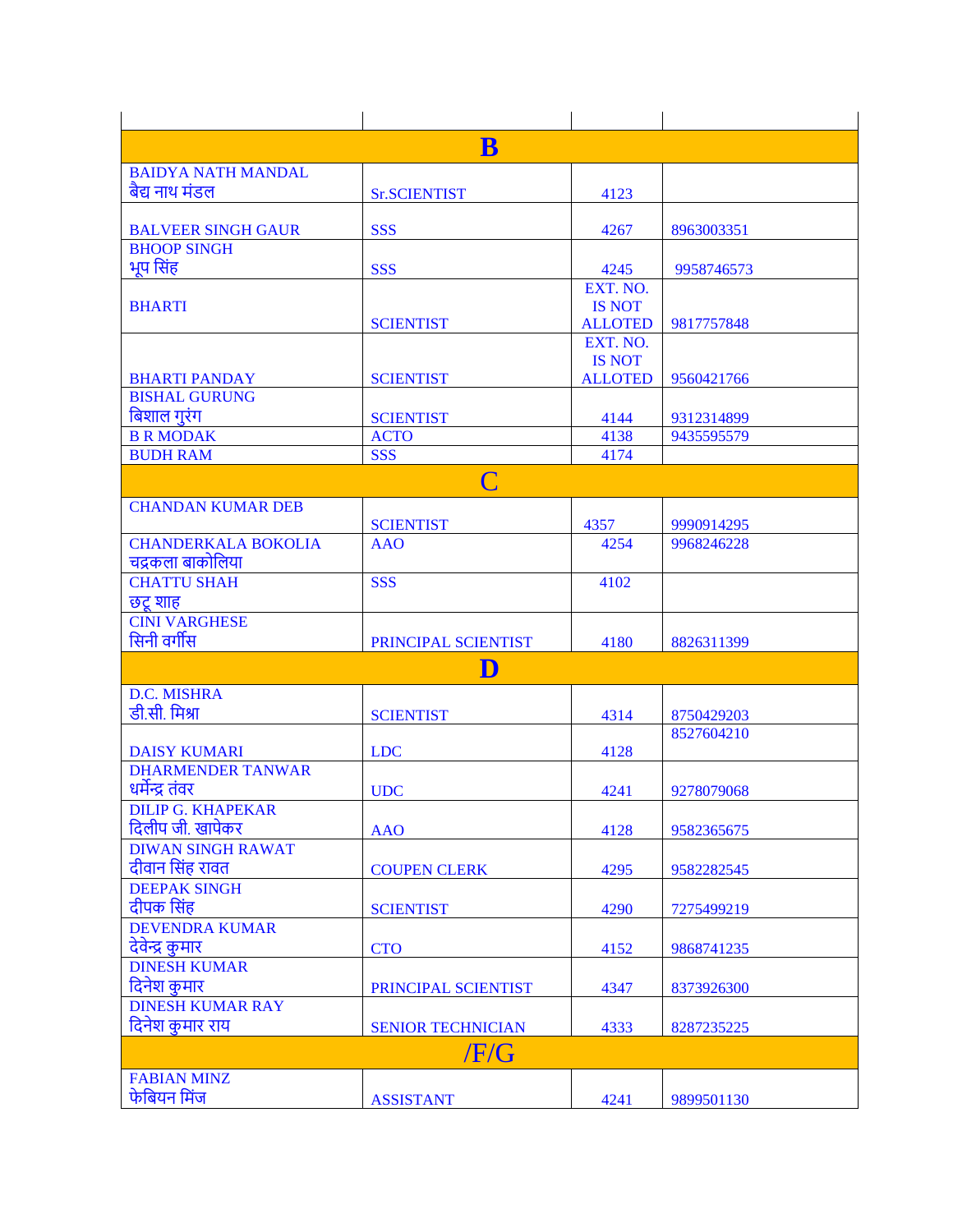| <b>GIRISH</b>                        |                            |      |            |
|--------------------------------------|----------------------------|------|------------|
| गिरीश                                | <b>SSS</b>                 | 4174 | 7838072692 |
| <b>GOPAL SINGH</b>                   |                            |      |            |
| गोपाल सिंह                           | <b>SSS</b>                 | 4295 | 7011860546 |
|                                      | н                          |      |            |
|                                      |                            |      |            |
| <b>HANUMAN SAHAY MEENA</b>           |                            | 4147 |            |
|                                      | <b>LDC</b>                 |      | 9784706705 |
| <b>HARPAL SINGH</b><br>हरपाल सिंह    |                            |      |            |
| <b>HARI SINGH</b>                    | <b>SSS</b>                 | 4235 | 9873171126 |
| हरी सिंह                             | <b>SR.TECHNICIAN</b>       | 4199 |            |
| <b>HAREESH HV</b>                    | <b>SCIENTIST</b>           | 4171 | 9911247487 |
|                                      |                            |      |            |
| <b>HITESH KAPOOR</b>                 |                            |      | 9953172802 |
|                                      | <b>LDC</b>                 | 4196 |            |
| <b>HIMADRI SHEKHAR RAI</b>           | <b>SCIENTIST</b>           | 4163 | 9013846158 |
|                                      |                            |      |            |
| <b>HIMADRI GHOSH</b><br>हिमाद्री घोष |                            |      |            |
|                                      | <b>Principal Scientist</b> | 4298 | 9311504010 |
|                                      | <b>I/J</b>                 |      |            |
| <b>JANAK KUMAR</b>                   |                            |      |            |
| जनक कुमार                            | <b>SSS, Secretary IJSC</b> | 4341 | 9711458033 |
| <b>JAI BHAGWAN</b>                   |                            |      |            |
| जय भगवान                             | <b>ACTO</b>                | 4339 | 9899995343 |
| <b>JYOTI GANGWANI</b>                |                            |      |            |
| ज्योति गंगवानी                       | <b>CTO</b>                 | 4116 |            |
|                                      | K                          |      |            |
|                                      |                            |      |            |
|                                      |                            |      |            |
| <b>K.K. HANS</b>                     |                            |      |            |
| के.के.हंस                            | <b>AAO</b>                 | 4137 | 9873339573 |
| <b>K.K SHARMA</b>                    | <b>CFAO</b>                | 4173 | 9899861052 |
|                                      |                            |      |            |
| <b>KALASIYA DEVI</b>                 | <b>SSS</b>                 | 4113 | 8929144559 |
| <b>K.K.CHATURVEDI</b>                |                            |      |            |
| के.के.चतुर्वेदी                      | PRINCIPAL SCIENTIST        | 4306 | 9868085105 |
| <b>K.N.SINGH</b>                     |                            |      |            |
| के.एन. सिंह                          | HEAD, F & A.S.M            | 4175 | 9868183384 |
| <b>KANCHAN SINHA</b>                 |                            |      |            |
| कंचन सिन्हा                          | <b>SCIENTIST</b>           | 4143 | 8376874563 |
| <b>KAUSTAV ADITYA</b>                |                            |      |            |
| कौस्तव आदित्य                        | <b>SCIENTIST</b>           | 4292 | 8800877157 |
| <b>KRISHAN KUMAR</b>                 |                            |      |            |
| कृष्ण कुमार                          | <b>ASSISTANT</b>           | 4174 | 9711485297 |
|                                      | L                          |      |            |
| <b>LAXMI DEVI</b>                    |                            |      |            |
| लक्ष्मी देवी                         | <b>Private Secretary</b>   | 4195 | 9466978855 |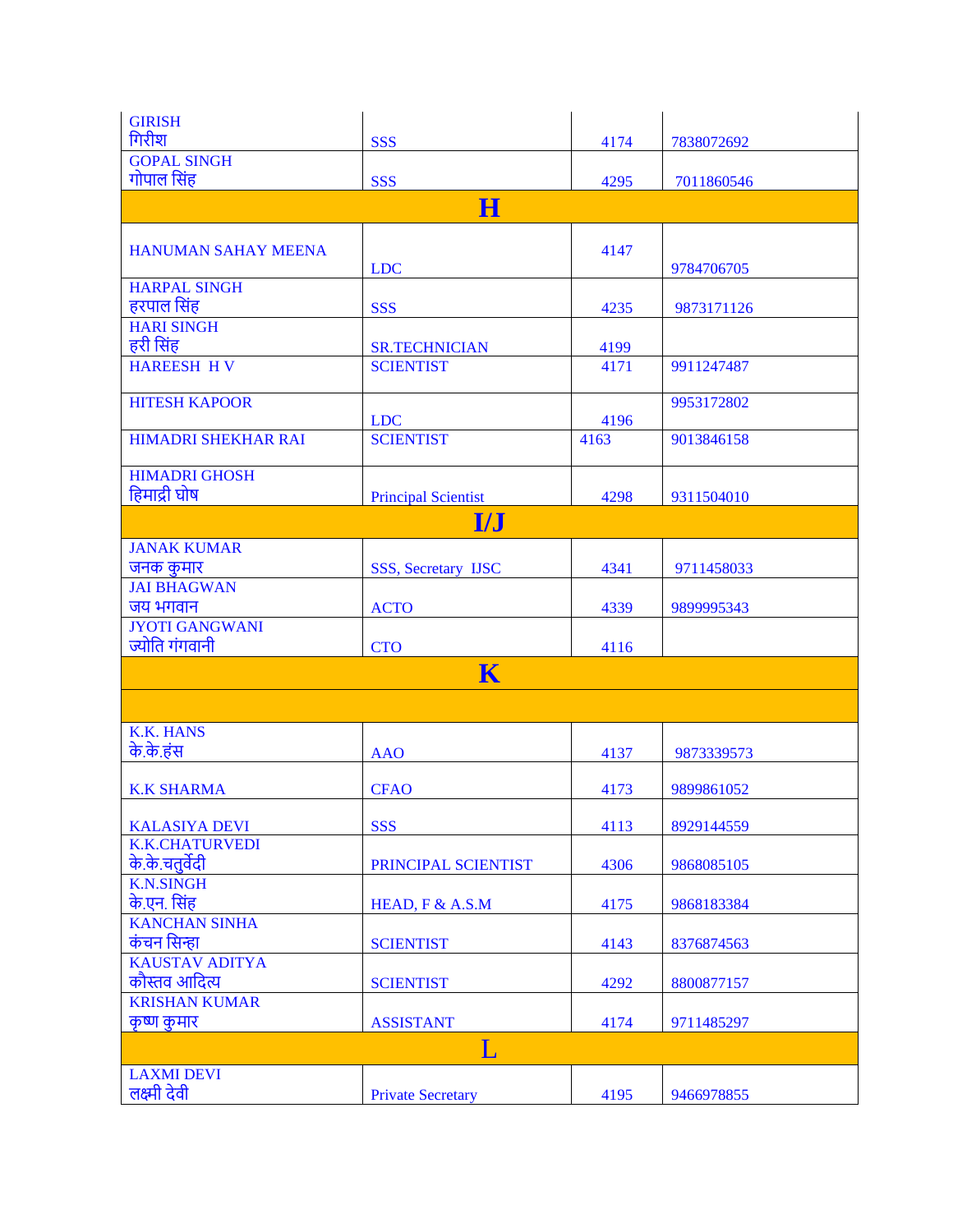| <b>LAXMI</b>                      |                                        |                       |            |
|-----------------------------------|----------------------------------------|-----------------------|------------|
| लक्ष्मी                           | <b>SSS</b>                             | 4130                  |            |
|                                   | M                                      |                       |            |
| <b>M.M. MAURYA</b>                |                                        |                       |            |
| एम. एम. मौर्या                    | <b>ACTO</b>                            | 25846375              | 9868388286 |
| <b>MAMTA VARMA</b>                |                                        |                       |            |
|                                   | LDC                                    | 4131<br>EXT. NO.      | 8851001835 |
| <b>MADHU</b>                      |                                        | <b>IS NOT</b>         |            |
|                                   | <b>SCIENTIST</b>                       | <b>ALLOTED</b>        | 8930239741 |
| <b>MONENDRA GROVER</b>            |                                        |                       |            |
| मोनेन्द्र ग्रोवर                  | PRINCIPAL SCIENTIST                    | 4336                  | 9899965285 |
| <b>MANISHA KUMARI</b>             |                                        |                       |            |
|                                   | LDC                                    | 4131                  | 9540360755 |
| <b>MANISH KUMAR</b>               | Technical-3                            | 4253                  | 9560561458 |
| <b>MANJEET KAUR</b>               |                                        |                       |            |
| मंजीत कौर                         | <b>CTO</b>                             | 4340                  | 9350622221 |
| <b>MANOJ KUMAR</b>                |                                        |                       |            |
| मनोज कुमार                        | <b>SR. T.O</b>                         | 4224                  | 9968077179 |
| <b>MAYANK SINGH PONDIR</b>        |                                        |                       |            |
| मयंक सिंह पुंडीर                  | <b>ASSISTANT</b>                       | 4130                  |            |
| <b>MD.HARUN</b>                   |                                        |                       |            |
| मो. हारून<br><b>MD. YEASIN</b>    | <b>SCIENTIST</b><br><b>SCIENTIST</b>   | 4125<br>4171          | 9211566612 |
| <b>MEGHA CHOPRA</b>               |                                        |                       | 8926261427 |
| मेघा चोपड़ा                       | <b>AAO</b>                             | 4146                  |            |
| <b>MIR ASIF IQUEBAL</b>           |                                        |                       |            |
| मीर आसिफ इकबाल                    | <b>SCIENTIST</b>                       | 4324                  | 8860912108 |
| <b>MOHAN KUMAR</b>                |                                        | Paschim Vihar         |            |
| मोहन कुमार                        | <b>SSS</b>                             | <b>Enquiry office</b> | 9873034670 |
| <b>MRINMOY RAY</b>                |                                        |                       |            |
| मृन्मोय राय                       | <b>SCIENTIST</b>                       | 4109                  |            |
| <b>MUKARDHAN RAI</b>              |                                        |                       |            |
| मुकरधन राय<br><b>MUKESH KUMAR</b> | <b>WASH BOY</b><br>PRINCIPAL SCIENTIST | 4128                  | 9183678110 |
| मुकेश कुमार                       |                                        | 4353                  | 9868086664 |
| <b>MUKESH KUMAR</b>               |                                        |                       |            |
| मुकेश कुमार                       | U.D.C.                                 | 4130                  | 9910643689 |
|                                   | N                                      |                       |            |
| <b>NANAK CHAND</b>                |                                        |                       |            |
| नानक चंद                          | <b>Private Secretary</b>               | 4113                  | 9582726358 |
| <b>NEELAM CHANDRA</b>             |                                        |                       |            |
| नीलम चंद्रा                       | <b>CTO</b>                             | 4271                  | 9873099298 |
| <b>NEELAM SETHI</b>               |                                        |                       |            |
| नीलम सेठी                         | <b>AAO</b>                             | 4244                  | 9911359858 |
| <b>NEERAJ BUDHLAKOTI</b>          |                                        |                       |            |
| नीरज बुधलाकोटी                    | <b>SCIENTIST</b>                       | 4317                  |            |
|                                   | <b>Technical Assistant</b>             |                       |            |
| <b>NEHA NARANG</b>                |                                        | 4302                  | 9650961390 |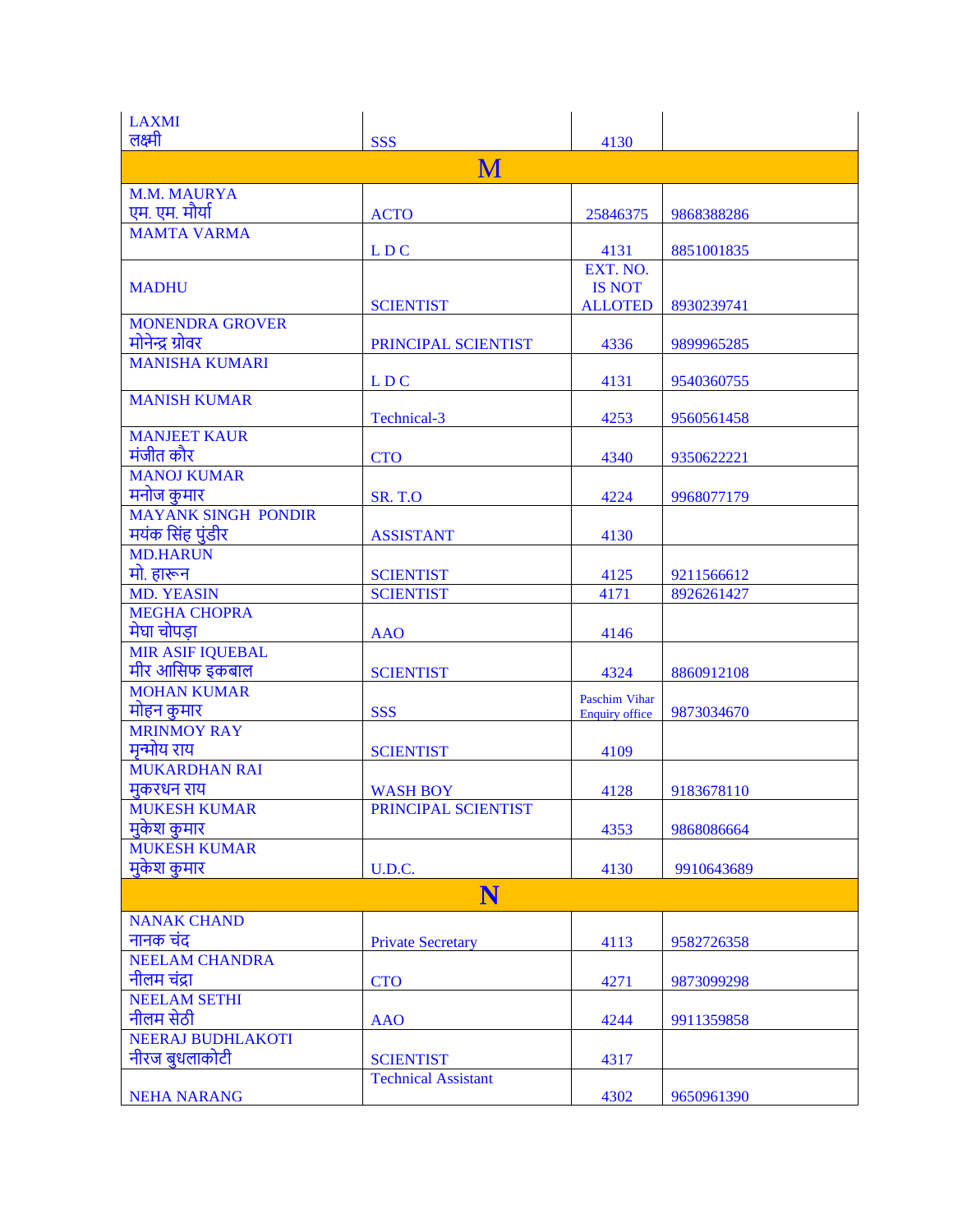| निरंजन सिंह<br><b>SSS</b><br>4323<br><b>NITIN JOSHI</b><br><b>Technical Assistant</b><br>4176<br>7017856083<br>O/P<br><b>O.P. TIWARI</b><br>ओ.पी. तिवारी<br><b>SSS</b><br>4164\4162<br>7303634290<br><b>P.RORELSANG PAITE</b><br>पी. रोरेल्संग पायते<br>4147<br><b>UDC</b><br>9868444465<br><b>PANKAJ DAS</b><br>4289<br><b>SCIENTIST</b><br>8527301728<br>PIYUSH SHUKLA<br>4106<br>Sr. AO<br>9911458033<br>PRABINA KUMAR MEHER<br>प्रबीन कुमार मेहर<br><b>SCIENTIST</b><br>4157<br>9310714631<br><b>PRACHI MISHRA SAHOO</b><br>प्राची मिश्रा साह<br>PRINCIPAL SCIENTIST<br>4274<br>9868169312<br><b>PRADEEP KUMAR</b><br>प्रदीप कुमार<br>4128<br><b>ASSISTANT</b><br><b>PRAKASH KUMAR</b><br>प्रकाश कुमार<br><b>SCIENTIST</b><br>4171<br>8800877135<br><b>PRAMOD KUMAR</b><br>प्रमोद कुमार<br><b>CTO</b><br>4152<br>9868380526<br><b>Technical Assistant</b><br>4121<br>8386001218<br>PRAVEEN MANGAL<br><b>PRAWIN ARYA</b> | <b>NIRANJAN SINGH</b> |  |  |
|-----------------------------------------------------------------------------------------------------------------------------------------------------------------------------------------------------------------------------------------------------------------------------------------------------------------------------------------------------------------------------------------------------------------------------------------------------------------------------------------------------------------------------------------------------------------------------------------------------------------------------------------------------------------------------------------------------------------------------------------------------------------------------------------------------------------------------------------------------------------------------------------------------------------------------|-----------------------|--|--|
|                                                                                                                                                                                                                                                                                                                                                                                                                                                                                                                                                                                                                                                                                                                                                                                                                                                                                                                             |                       |  |  |
|                                                                                                                                                                                                                                                                                                                                                                                                                                                                                                                                                                                                                                                                                                                                                                                                                                                                                                                             |                       |  |  |
|                                                                                                                                                                                                                                                                                                                                                                                                                                                                                                                                                                                                                                                                                                                                                                                                                                                                                                                             |                       |  |  |
|                                                                                                                                                                                                                                                                                                                                                                                                                                                                                                                                                                                                                                                                                                                                                                                                                                                                                                                             |                       |  |  |
|                                                                                                                                                                                                                                                                                                                                                                                                                                                                                                                                                                                                                                                                                                                                                                                                                                                                                                                             |                       |  |  |
|                                                                                                                                                                                                                                                                                                                                                                                                                                                                                                                                                                                                                                                                                                                                                                                                                                                                                                                             |                       |  |  |
|                                                                                                                                                                                                                                                                                                                                                                                                                                                                                                                                                                                                                                                                                                                                                                                                                                                                                                                             |                       |  |  |
|                                                                                                                                                                                                                                                                                                                                                                                                                                                                                                                                                                                                                                                                                                                                                                                                                                                                                                                             |                       |  |  |
|                                                                                                                                                                                                                                                                                                                                                                                                                                                                                                                                                                                                                                                                                                                                                                                                                                                                                                                             |                       |  |  |
|                                                                                                                                                                                                                                                                                                                                                                                                                                                                                                                                                                                                                                                                                                                                                                                                                                                                                                                             |                       |  |  |
|                                                                                                                                                                                                                                                                                                                                                                                                                                                                                                                                                                                                                                                                                                                                                                                                                                                                                                                             |                       |  |  |
|                                                                                                                                                                                                                                                                                                                                                                                                                                                                                                                                                                                                                                                                                                                                                                                                                                                                                                                             |                       |  |  |
|                                                                                                                                                                                                                                                                                                                                                                                                                                                                                                                                                                                                                                                                                                                                                                                                                                                                                                                             |                       |  |  |
|                                                                                                                                                                                                                                                                                                                                                                                                                                                                                                                                                                                                                                                                                                                                                                                                                                                                                                                             |                       |  |  |
|                                                                                                                                                                                                                                                                                                                                                                                                                                                                                                                                                                                                                                                                                                                                                                                                                                                                                                                             |                       |  |  |
|                                                                                                                                                                                                                                                                                                                                                                                                                                                                                                                                                                                                                                                                                                                                                                                                                                                                                                                             |                       |  |  |
|                                                                                                                                                                                                                                                                                                                                                                                                                                                                                                                                                                                                                                                                                                                                                                                                                                                                                                                             |                       |  |  |
|                                                                                                                                                                                                                                                                                                                                                                                                                                                                                                                                                                                                                                                                                                                                                                                                                                                                                                                             |                       |  |  |
|                                                                                                                                                                                                                                                                                                                                                                                                                                                                                                                                                                                                                                                                                                                                                                                                                                                                                                                             |                       |  |  |
|                                                                                                                                                                                                                                                                                                                                                                                                                                                                                                                                                                                                                                                                                                                                                                                                                                                                                                                             |                       |  |  |
|                                                                                                                                                                                                                                                                                                                                                                                                                                                                                                                                                                                                                                                                                                                                                                                                                                                                                                                             |                       |  |  |
|                                                                                                                                                                                                                                                                                                                                                                                                                                                                                                                                                                                                                                                                                                                                                                                                                                                                                                                             |                       |  |  |
| प्रवीण आर्य<br>PRINCIPAL SCIENTIST<br>4120<br>9868153603                                                                                                                                                                                                                                                                                                                                                                                                                                                                                                                                                                                                                                                                                                                                                                                                                                                                    |                       |  |  |
| <b>PUSHPENDRE YADAV</b><br><b>ASSISTANT</b><br>4248                                                                                                                                                                                                                                                                                                                                                                                                                                                                                                                                                                                                                                                                                                                                                                                                                                                                         |                       |  |  |
|                                                                                                                                                                                                                                                                                                                                                                                                                                                                                                                                                                                                                                                                                                                                                                                                                                                                                                                             |                       |  |  |
| R                                                                                                                                                                                                                                                                                                                                                                                                                                                                                                                                                                                                                                                                                                                                                                                                                                                                                                                           |                       |  |  |
| <b>R.S.TOMAR</b>                                                                                                                                                                                                                                                                                                                                                                                                                                                                                                                                                                                                                                                                                                                                                                                                                                                                                                            |                       |  |  |
| आर.एस. तोमर<br><b>CTO</b><br>4134<br>9868727673                                                                                                                                                                                                                                                                                                                                                                                                                                                                                                                                                                                                                                                                                                                                                                                                                                                                             |                       |  |  |
| R A JOSHI                                                                                                                                                                                                                                                                                                                                                                                                                                                                                                                                                                                                                                                                                                                                                                                                                                                                                                                   |                       |  |  |
| <b>ACTO</b><br>25846375<br>9625588408<br><b>RAGHUBIR SINGH</b>                                                                                                                                                                                                                                                                                                                                                                                                                                                                                                                                                                                                                                                                                                                                                                                                                                                              |                       |  |  |
| रघुवीर सिंह<br><b>SSS</b><br>4248<br>9868955901                                                                                                                                                                                                                                                                                                                                                                                                                                                                                                                                                                                                                                                                                                                                                                                                                                                                             |                       |  |  |
| <b>RAGHVIR SINGH</b>                                                                                                                                                                                                                                                                                                                                                                                                                                                                                                                                                                                                                                                                                                                                                                                                                                                                                                        |                       |  |  |
| रघुवीर सिंह<br>4207<br><b>BEARER</b>                                                                                                                                                                                                                                                                                                                                                                                                                                                                                                                                                                                                                                                                                                                                                                                                                                                                                        |                       |  |  |
| <b>RAJ KUMAR VERMA</b>                                                                                                                                                                                                                                                                                                                                                                                                                                                                                                                                                                                                                                                                                                                                                                                                                                                                                                      |                       |  |  |
| राज कुमार वर्मा<br><b>ASSISTANT</b><br>4104<br>9899765566                                                                                                                                                                                                                                                                                                                                                                                                                                                                                                                                                                                                                                                                                                                                                                                                                                                                   |                       |  |  |
| <b>RAHUL BANERJEE</b>                                                                                                                                                                                                                                                                                                                                                                                                                                                                                                                                                                                                                                                                                                                                                                                                                                                                                                       |                       |  |  |
| <b>SCIENTIST</b><br>4278<br>8617850546                                                                                                                                                                                                                                                                                                                                                                                                                                                                                                                                                                                                                                                                                                                                                                                                                                                                                      |                       |  |  |
| <b>RAJKARAN</b>                                                                                                                                                                                                                                                                                                                                                                                                                                                                                                                                                                                                                                                                                                                                                                                                                                                                                                             |                       |  |  |
| राजकरन<br><b>SSS</b><br>4110<br>989949204                                                                                                                                                                                                                                                                                                                                                                                                                                                                                                                                                                                                                                                                                                                                                                                                                                                                                   |                       |  |  |
| <b>RAJ KUMAR</b>                                                                                                                                                                                                                                                                                                                                                                                                                                                                                                                                                                                                                                                                                                                                                                                                                                                                                                            |                       |  |  |
| राजकुमार<br><b>SSS</b><br>4156<br>7703896792<br><b>RAJENDER PARSAD</b>                                                                                                                                                                                                                                                                                                                                                                                                                                                                                                                                                                                                                                                                                                                                                                                                                                                      |                       |  |  |
| राजेंद्र प्रसाद<br><b>DIRECTOR</b><br>9811647837                                                                                                                                                                                                                                                                                                                                                                                                                                                                                                                                                                                                                                                                                                                                                                                                                                                                            |                       |  |  |
| 4100<br><b>RAJEEV RANJAN KUMAR</b><br><b>SCIENTIST</b><br>4112<br>8459397479                                                                                                                                                                                                                                                                                                                                                                                                                                                                                                                                                                                                                                                                                                                                                                                                                                                |                       |  |  |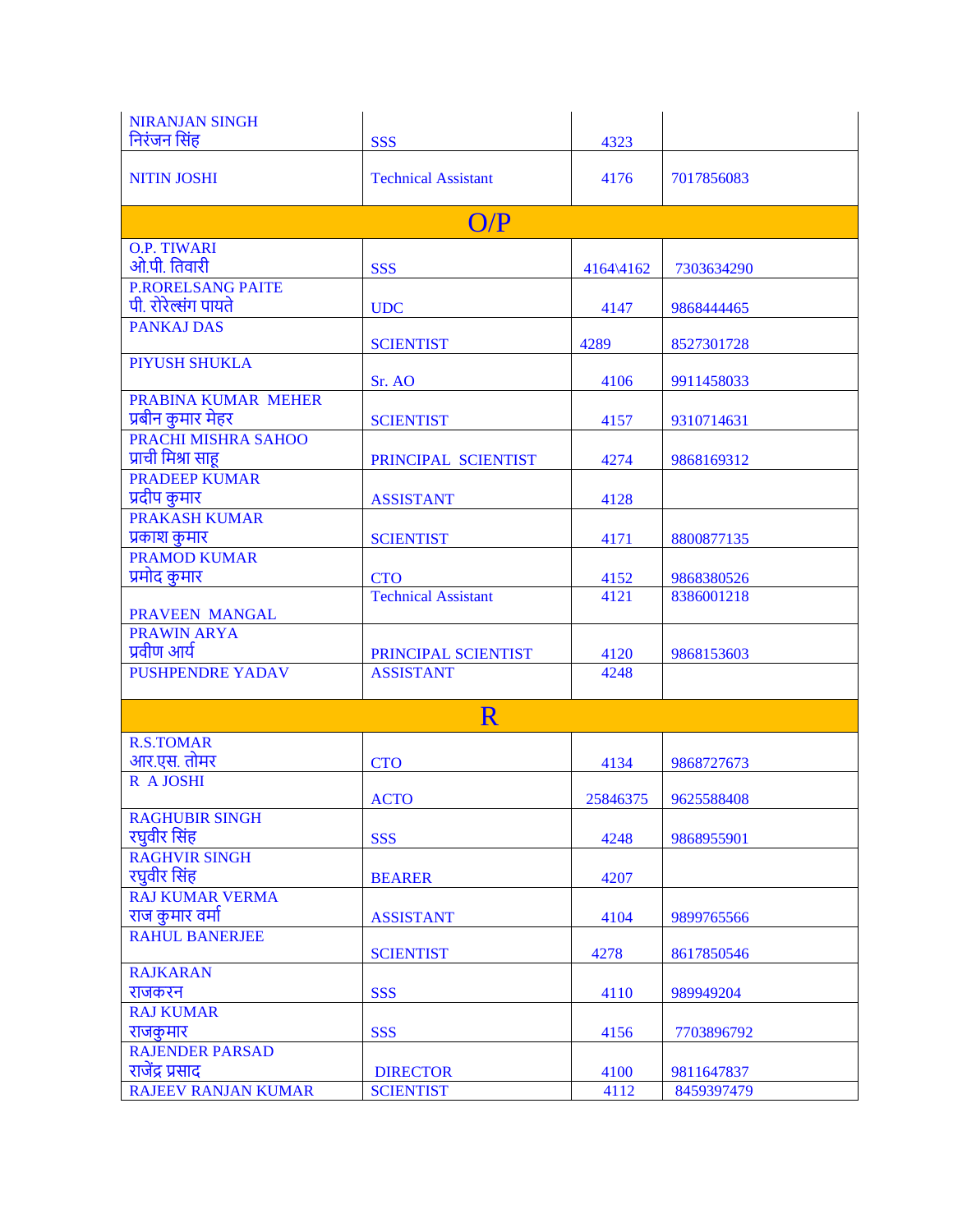| राजीव रंजन कुमार                      |                                          |                |                          |
|---------------------------------------|------------------------------------------|----------------|--------------------------|
| <b>RAJNI BALA GROVER</b>              |                                          |                |                          |
|                                       | <b>CTO</b>                               | 4357           | 9910615818               |
| <b>RAJU KUMAR</b>                     |                                          |                |                          |
| राजू कुमार                            | <b>SCIENTIST</b>                         | 4277           | 9582562703               |
| <b>RAKHI SONI</b>                     |                                          |                |                          |
| राखी सोनी                             | <b>UDC</b>                               | 4245           | 9953257327               |
| <b>RANVEER SINGH</b>                  |                                          |                |                          |
| रणवीर सिंह                            | U.D.C                                    | 4174           | 9582871637               |
| <b>RAMKANWAR</b>                      |                                          |                |                          |
| रामकुंवर                              | <b>SSS</b>                               | 4355           | 9650215837               |
| <b>RAMA SUBRAMANYAM V</b>             |                                          |                |                          |
|                                       | PRINCIPAL SCIENTIST                      | 4107           | 9868310495               |
| <b>RANJIT KUMAR PAUL</b>              |                                          |                |                          |
| रंजीत कुमार पाल                       | <b>SCIENTIST</b>                         | 4117           | 8287778896               |
| <b>RATAN SINGH</b>                    | <b>TECHNICAL OFFICER</b>                 |                |                          |
| रतन सिंह                              | (CARPENTER)                              | 4249           | 8010366486               |
|                                       |                                          | EXT. NO.       |                          |
| <b>RATAN PRABHA</b>                   |                                          | <b>IS NOT</b>  |                          |
|                                       | <b>SCIENTIST</b>                         | <b>ALLOTED</b> | 7388128566               |
| <b>RITWIKA DAS</b>                    | <b>SCIENTIST</b>                         | 4330           | 8240891681               |
| <b>ROHIT RUSTOGI</b><br>रोहित रस्तोगी |                                          |                |                          |
|                                       | <b>AAO</b>                               | 4129           | 9953244690               |
| <b>ROOP SINGH</b>                     | <b>DRIVER</b><br>$\overline{\mathbf{S}}$ | 4235           | 9968381451               |
| S.B. LAL                              |                                          |                |                          |
|                                       |                                          |                |                          |
|                                       |                                          |                |                          |
| एस.बी.लाल                             | PRINCIPAL SCIENTIST                      | 4307           | 9868576205               |
| <b>SAPNA NIGAM</b>                    |                                          |                |                          |
|                                       | <b>SCIENTIST</b>                         | 4352           | 9811366824               |
| <b>SAMARENDRA DAS</b>                 |                                          |                |                          |
| समरेन्द्र दास                         | <b>SCIENTIST</b>                         | 4170           | 9555933958               |
| <b>SAMEER FARUQI</b>                  |                                          |                |                          |
| समीर फारूकी                           | <b>SCIENTIST</b>                         | 4303           | 9899038037               |
| <b>SAMARTH GODARA</b>                 |                                          |                | 9024428827               |
| <b>SANCHITA NAHA</b>                  | <b>SCIENTIST</b>                         | 4362           |                          |
|                                       | <b>SCIENTIST</b>                         | 4359           | 9354316631               |
| <b>V.R. SENTHIL KUMAR</b>             |                                          |                |                          |
|                                       | <b>ACTO</b>                              | 4177           |                          |
| <b>SANJEEV KUMAR</b>                  |                                          |                |                          |
| संजीव कुमार                           | <b>SCIENTIST</b>                         | 4316           | 9250622537               |
| <b>SANGEETA AHUJA</b>                 |                                          | 4362           |                          |
| संगीता आहूजा                          | <b>SCIENTIST</b>                         |                | 9891146750               |
| <b>SANJAY JAIN</b>                    |                                          |                |                          |
| संजय जैन                              | <b>ASSISTANT</b>                         | 4147           | 9999393207               |
| <b>SANJEEV PAWAR</b>                  |                                          |                |                          |
| संजीव पवार                            | <b>ACTO</b>                              | 4136           | 9891918235               |
| S. K. GUPTA                           |                                          |                |                          |
|                                       | Sr. F & AO                               | 4103           |                          |
| <b>S.N. ISLAM</b>                     |                                          |                |                          |
| एस.एन.इस्लाम<br><b>SARIKA</b>         | <b>SCIENTIST</b><br><b>SCIENTIST</b>     | 4359<br>4315   | 9711170197<br>9718833806 |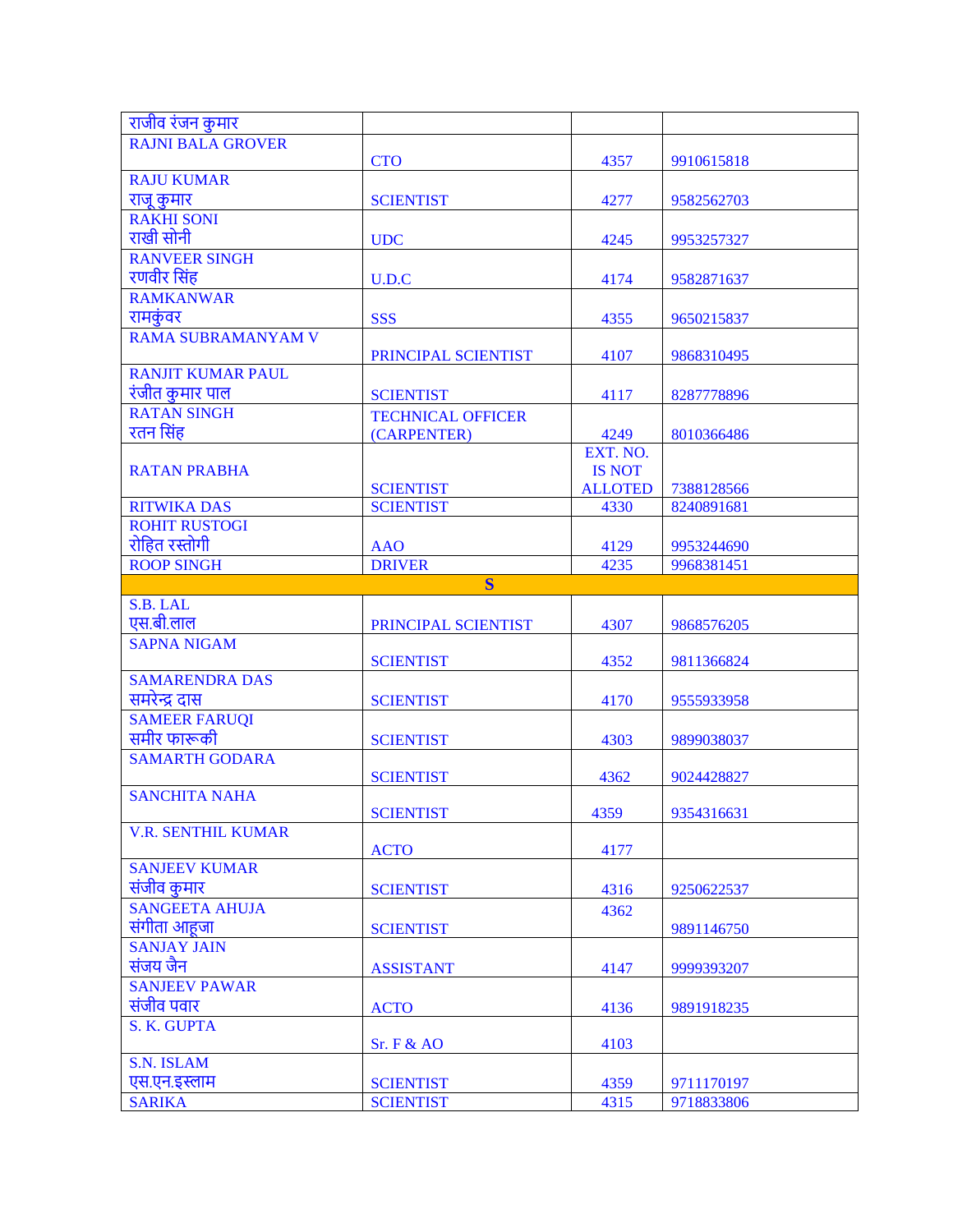| सारिका                    |                                          |                |             |
|---------------------------|------------------------------------------|----------------|-------------|
| <b>SARIKA SAHOO</b>       | <b>SCIENTIST</b>                         |                |             |
|                           |                                          | 4379           | 7503889652  |
|                           |                                          |                |             |
|                           |                                          |                |             |
| <b>SATYAVIR SINGH</b>     |                                          |                |             |
| सत्यवीर सिंह              | U.D.C                                    | 4248           | 8851187954  |
| <b>SATYAPAL SINGH</b>     |                                          |                |             |
| सत्यपाल सिंह              | <b>ACTO</b>                              | 4105           | 93503504213 |
| <b>SEEMA DAHIYA</b>       |                                          |                |             |
| सीमा दहिया                | U.D.C                                    | 4128           |             |
| <b>SHYAM SWAROOP</b>      | <b>LDC</b>                               | 4102           |             |
| श्याम स्वरुप              |                                          |                |             |
| <b>SHESHA DEBA ROUT</b>   |                                          |                |             |
| शेषा देबा राउत            | U.D.C.                                   | 4128           | 9868955286  |
| <b>SHIV KUMAR</b>         |                                          |                |             |
| शिव कुमार                 | <b>BEARER</b>                            | 4135           | 9911074420  |
| <b>SHREYA</b>             |                                          |                |             |
|                           | <b>Technical Assistant</b>               | 4357           | 7042330698  |
| <b>SINGHESHWAR PASWAN</b> |                                          |                |             |
| सिंघेश्वर पासवान          | <b>BEARER</b>                            | 4151           | 9968704936  |
| <b>SUBHASH CHAND</b>      |                                          |                |             |
|                           |                                          |                |             |
| सुभाष चंद                 | <b>ACTO</b>                              | 4326           | 9873513528  |
| <b>SHASHI DAHIYA</b>      |                                          |                |             |
| शशि दहिया                 | PRINCIPAL SCIENTIST                      | 4358           | 9811355350  |
| <b>SNEHA MURMU</b>        | <b>SCIENTST</b>                          | 4398           | 81309138221 |
|                           |                                          | EXT. NO.       |             |
|                           |                                          | <b>IS NOT</b>  |             |
| <b>SOMAYA SHARMA</b>      | <b>SCIENTIST</b><br>PRINCIPAL SCIENTIST/ | <b>ALLOTED</b> | 9810324765  |
| <b>SUDEEP</b>             |                                          |                |             |
| सदीप                      | HOD Computer<br><b>Application</b>       | 4337/4309      |             |
| <b>SUDHEER SHRIVASTV</b>  |                                          |                | 8860415452  |
|                           | <b>SCIENTIST</b>                         | 4318           | 9350042574  |
| <b>SUKANTA DASH</b>       |                                          |                |             |
|                           |                                          |                |             |
| सुकान्त दाश               | <b>SCIENTIST</b>                         | 4158           | 9015824580  |
| <b>SUMAN KHANNA</b>       |                                          |                |             |
| सुमन खन्ना                | PA                                       | 4101/4102      |             |
| <b>SUMAN POPLI</b>        |                                          |                |             |
| सुमन पोपली                | <b>Private Secretary</b>                 | 4151           | 9968400971  |
| <b>SUNIL BHATIA</b>       |                                          |                |             |
| सुनील भाटिया              | <b>TO</b>                                | 4265           | 9953160741  |
| <b>SUNIL KUMAR I</b>      |                                          |                |             |
| सुनील कुमार               | U.D.C                                    | 4131           | 7678697072  |
| <b>SUNIL KUMAR II</b>     |                                          |                |             |
| सुनील कुमार               | <b>UDC</b>                               | 4174           | 9810779567  |
| <b>SUNIL KUMAR</b>        |                                          |                |             |
| सुनील कुमार               | <b>LDC</b>                               | 4135           | 9999454490  |
| <b>SUNIL KUMAR</b>        |                                          |                |             |
| सुनील कुमार               | PRINCIPAL SCIENTIST                      | 4319           |             |
| <b>SUNIL</b>              |                                          |                |             |
| सुनील                     | <b>SSS</b>                               | 4104           | 9873701762  |